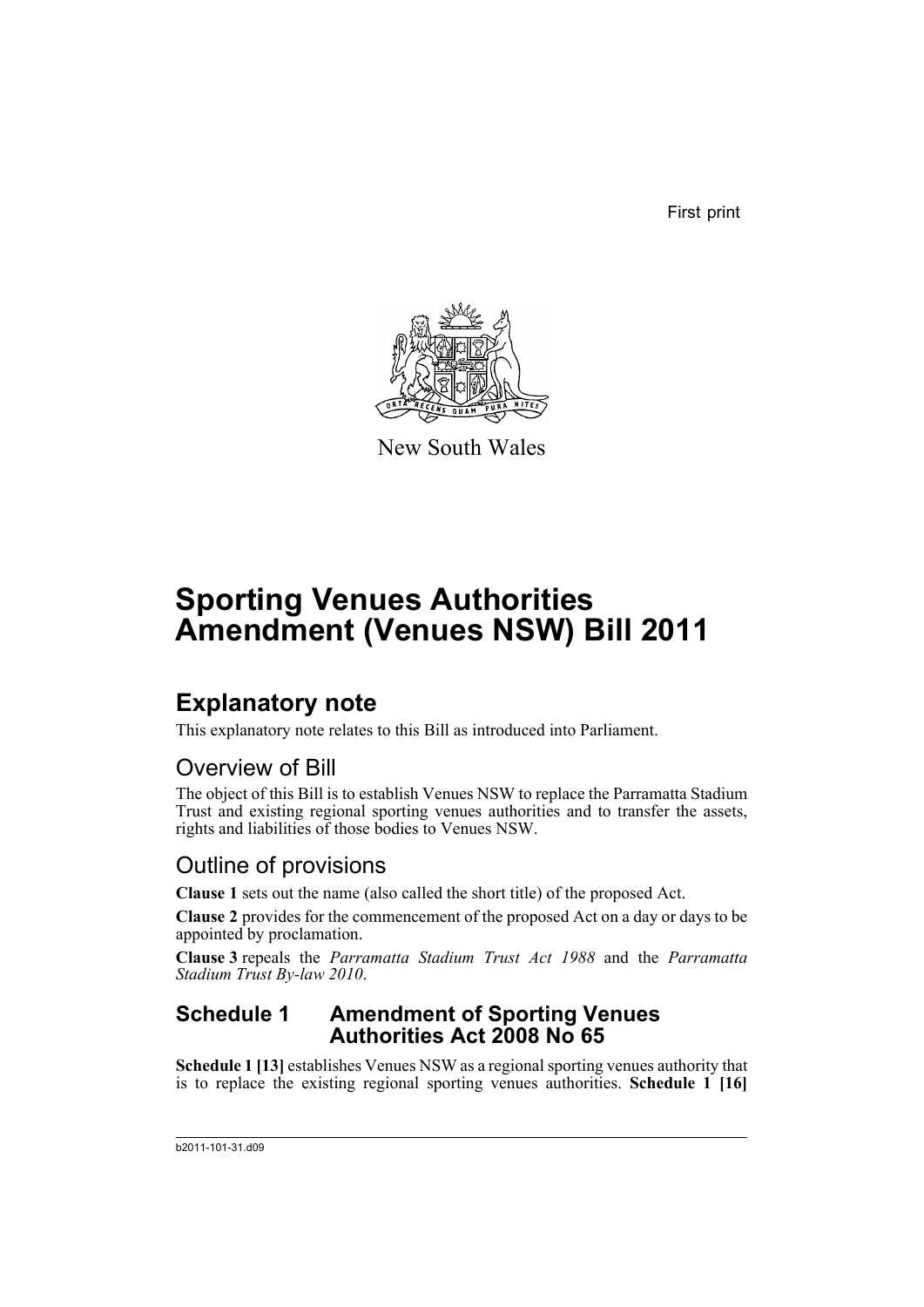Explanatory note

dissolves those existing regional sporting venues authorities and the Parramatta Stadium Trust and transfers the assets, rights and liabilities of those bodies to Venues NSW. **Schedule 1 [9]** makes a consequential amendment.

**Schedule 1 [4]** provides for the appointment of members of a board of management of a regional sporting venues authority to be made by the Minister for Sport and Recreation (*the Minister*) rather than the Governor and enables up to 11 members to be appointed. **Schedule 1 [5]** permits the regulations to provide for the circumstances in which the functions of a board of management may be exercised by the State Sporting Venues Authority or by some other person or body. **Schedule 1 [14]** limits the maximum term of an appointment to a board of management to 3 years.

**Schedule 1 [6]** gives additional functions to regional sporting venues authorities relating to establishing and managing community facilities and establishing and managing facilities for community and recreational purposes. **Schedule 1** [7] provides that this function may be exercised on land that is not the authority's land, but only if the Minister has given consent.

**Schedule 1 [8]** permits advisory committees to be established by a sporting venues authority for the purpose of providing advice to the authority or enabling the authority to exercise its functions. The Minister may also establish advisory committees to provide advice to the Minister or an authority or to enable an authority to exercise its functions. **Schedule 1 [3]** makes a consequential amendment. **Schedule 1 [16]** establishes 3 advisory committees, the Hunter Local Venues Council, the Illawarra Local Venues Council and the Western Sydney Local Venues Council to provide advice to Venues NSW about venues in those areas.

**Schedule 1 [11] and [12]** enable the regulations to provide for conditions of entry relating to the admission of persons on to land vested in or managed by a sporting venues authority and for the removal of persons from the land if those persons fail to comply with the conditions of entry or cause inconvenience to other persons.

**Schedule 1 [1]** updates the long title of the *Sporting Venues Authorities Act 2008* to make it consistent with that Act as amended by the proposed Act.

**Schedule 1 [2]** inserts definitions of *function* and *exercise* a function.

**Schedule 1 [10]** updates a reference to a Department.

**Schedule 1 [15]** permits the regulations to contain provisions of a savings or transitional nature consequent on the enactment of the proposed Act.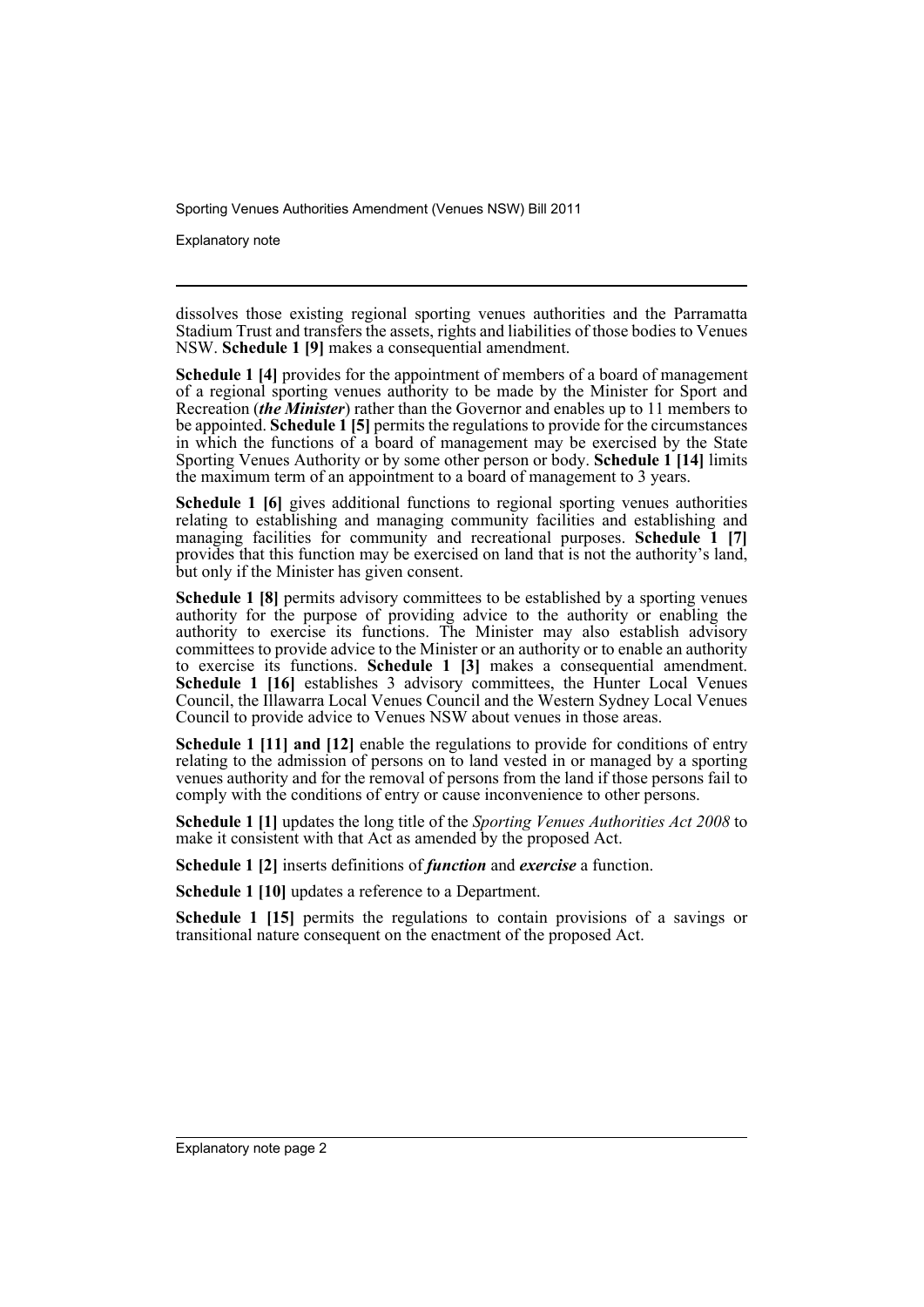First print



New South Wales

# **Sporting Venues Authorities Amendment (Venues NSW) Bill 2011**

## **Contents**

|   |                                                                      | Page |
|---|----------------------------------------------------------------------|------|
|   | Name of Act                                                          |      |
|   | 2 Commencement                                                       |      |
| 3 | Repeals                                                              |      |
|   | Schedule 1 Amendment of Sporting Venues Authorities Act 2008 No 65 3 |      |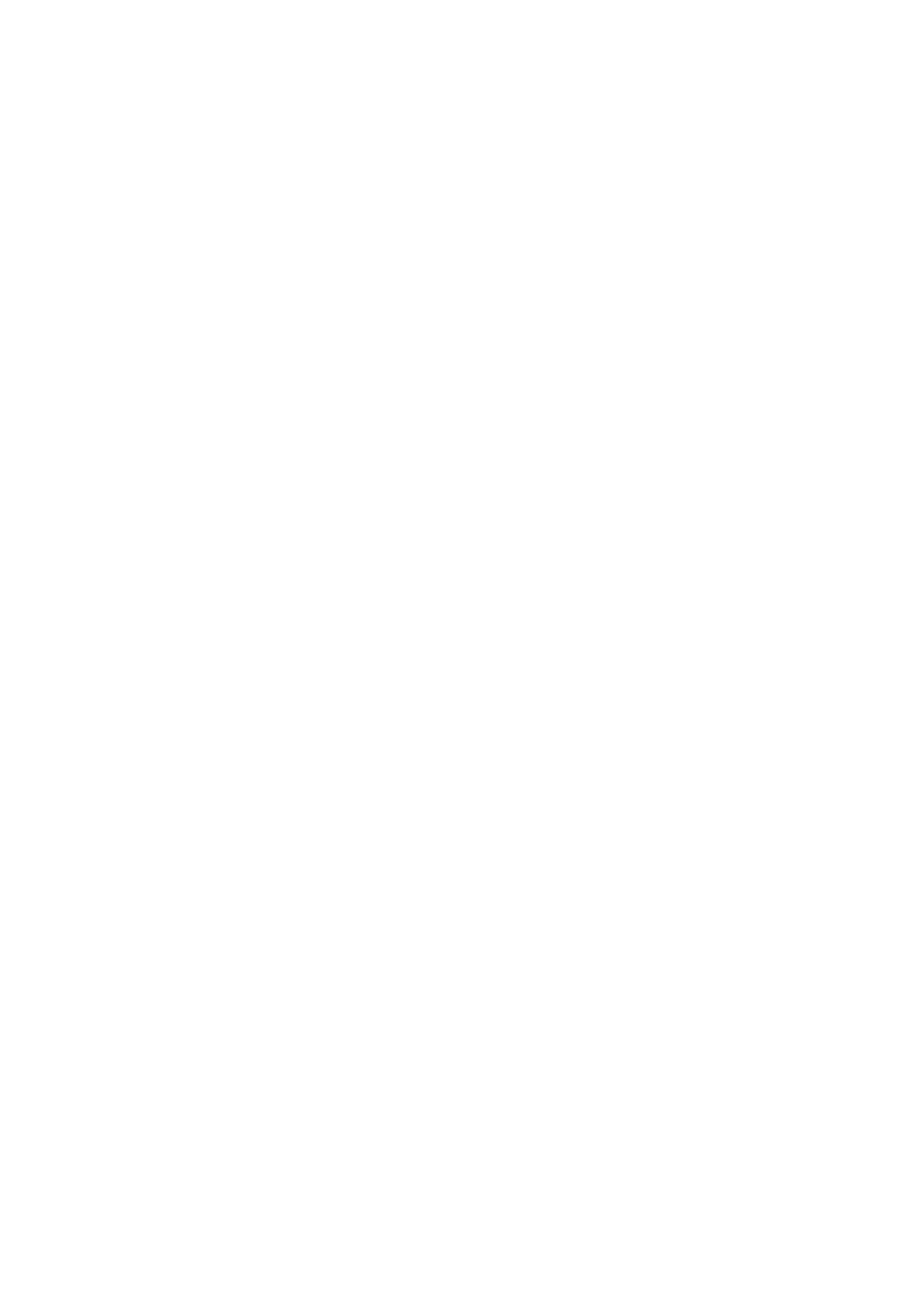

New South Wales

## **Sporting Venues Authorities Amendment (Venues NSW) Bill 2011**

No , 2011

#### **A Bill for**

An Act to amend the *Sporting Venues Authorities Act 2008* and to repeal the *Parramatta Stadium Trust Act 1988*, to constitute Venues NSW, to abolish existing regional sporting venues authorities and the Parramatta Stadium Trust and to transfer the assets and liabilities of those bodies to Venues NSW; and for other purposes.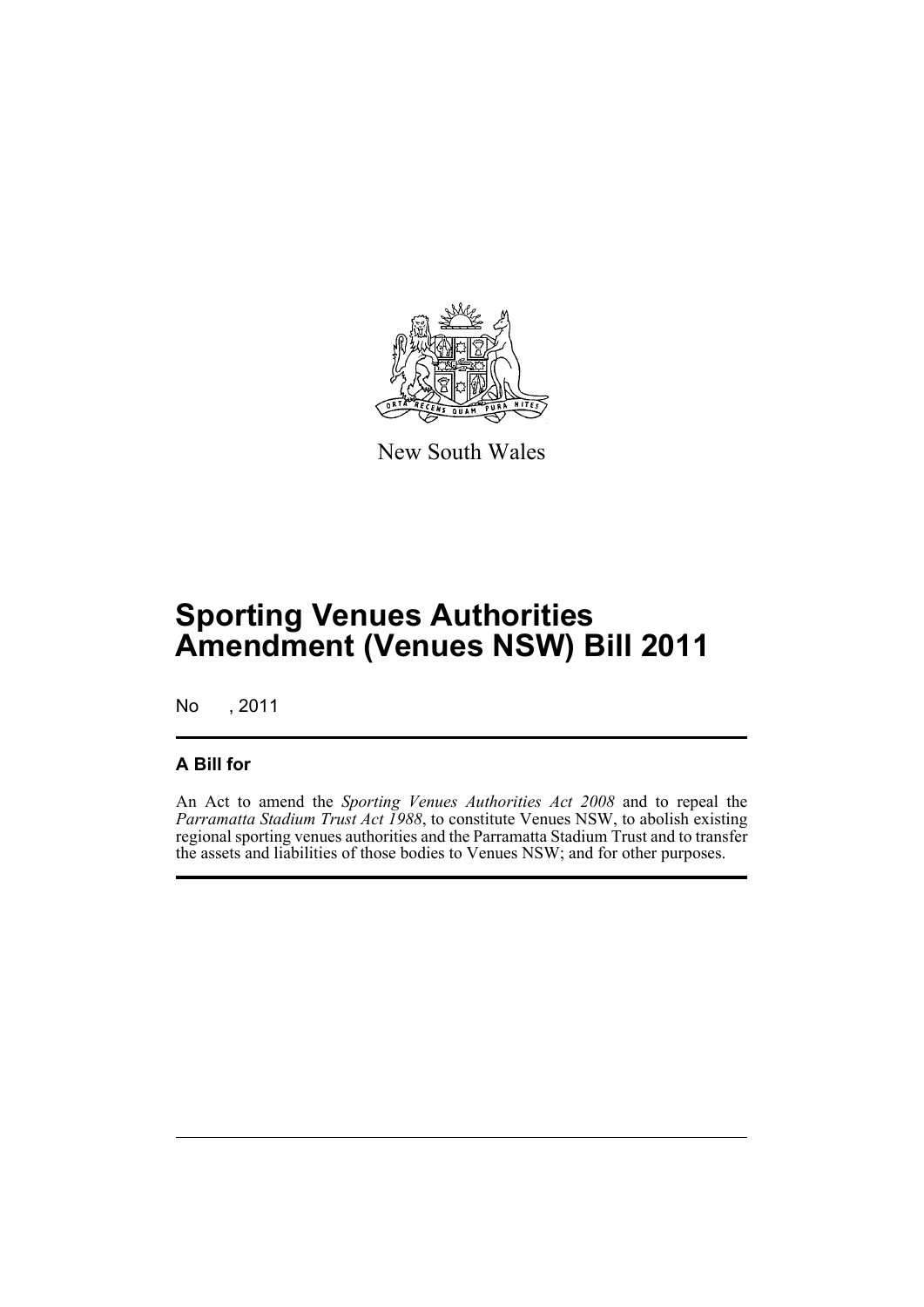<span id="page-5-2"></span><span id="page-5-1"></span><span id="page-5-0"></span>

|   | The Legislature of New South Wales enacts:                                      |        |  |
|---|---------------------------------------------------------------------------------|--------|--|
| 1 | Name of Act                                                                     | 2      |  |
|   | This Act is the Sporting Venues Authorities Amendment (Venues NSW)<br>Act 2011. | 3<br>4 |  |
|   | Commencement                                                                    |        |  |
|   | This Act commences on a day or days to be appointed by proclamation.            | 6      |  |
| 3 | <b>Repeals</b>                                                                  | 7      |  |
|   | The following are repealed:                                                     | 8      |  |
|   | Parramatta Stadium Trust Act 1988,<br>(a)                                       | 9      |  |
|   | Parramatta Stadium Trust By-law 2010.<br>(b)                                    | 10     |  |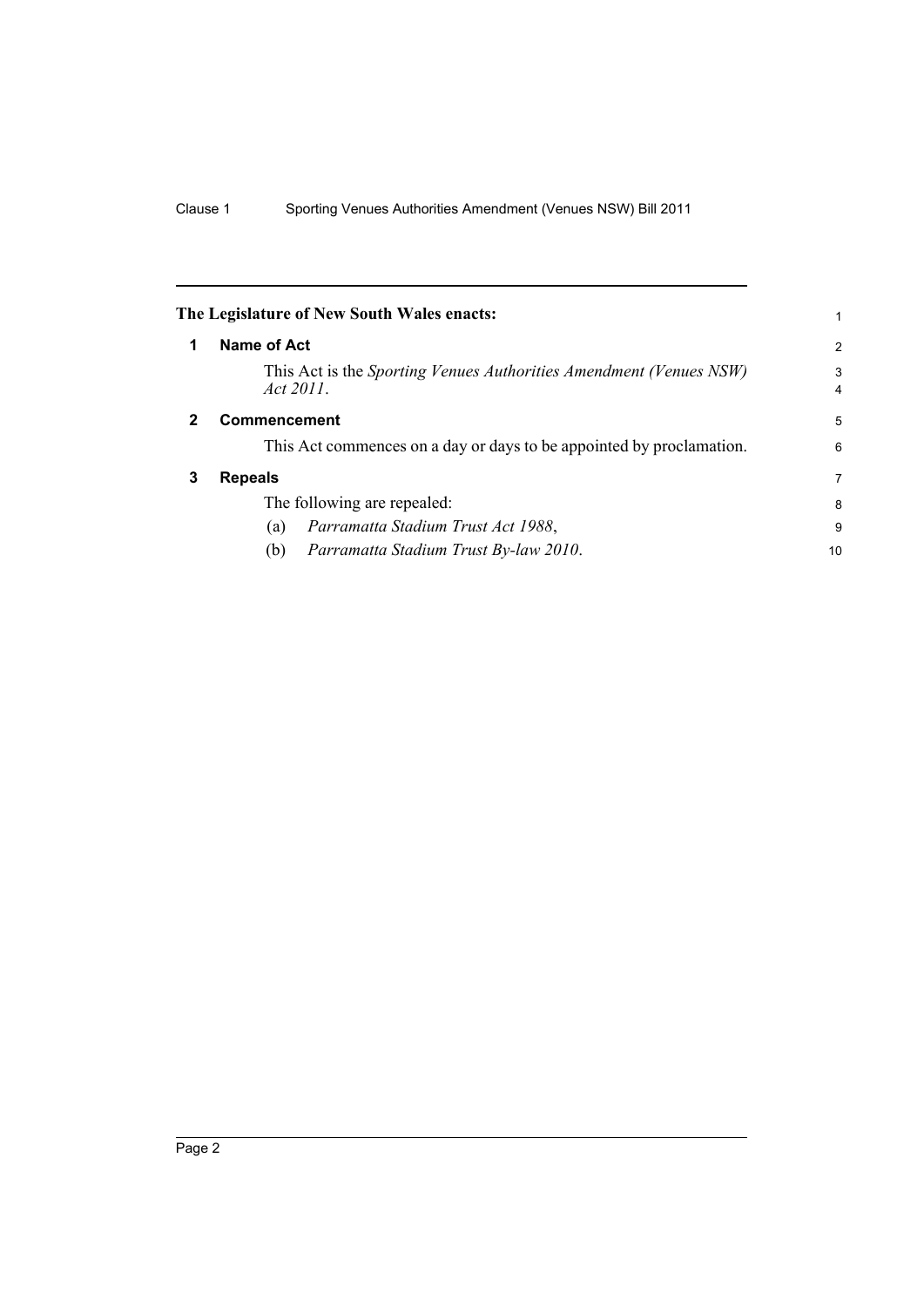Amendment of Sporting Venues Authorities Act 2008 No 65 Schedule 1

1 2

### <span id="page-6-0"></span>**Schedule 1 Amendment of Sporting Venues Authorities Act 2008 No 65**

| $[1]$ | Long title            |                                                                                                                                                                                                                                                                                                   | 3                          |  |  |
|-------|-----------------------|---------------------------------------------------------------------------------------------------------------------------------------------------------------------------------------------------------------------------------------------------------------------------------------------------|----------------------------|--|--|
|       |                       | Omit "to establish the Hunter Region Sporting Venues Authority; to repeal the<br>Sporting Venues Management Act 2002 and the Newcastle International<br>Sports Centre Act 1967;".                                                                                                                 | 4<br>$\mathbf 5$<br>6      |  |  |
| [2]   |                       | <b>Section 3 Definitions</b>                                                                                                                                                                                                                                                                      | 7                          |  |  |
|       |                       | Insert in alphabetical order in section $3(1)$ :                                                                                                                                                                                                                                                  | 8                          |  |  |
|       |                       | function includes a power, authority or duty, and exercise a<br>function includes perform a duty.                                                                                                                                                                                                 | 9<br>10                    |  |  |
| [3]   | Sections 8 and 20     |                                                                                                                                                                                                                                                                                                   | 11                         |  |  |
|       | Omit the sections.    |                                                                                                                                                                                                                                                                                                   | 12                         |  |  |
| [4]   |                       | <b>Section 14 Boards of management</b>                                                                                                                                                                                                                                                            | 13                         |  |  |
|       |                       | Omit section 14 (1) and (2). Insert instead:                                                                                                                                                                                                                                                      |                            |  |  |
|       | (1)                   | Each regional sporting venues authority has a board of<br>management consisting of at least 7 and not more than                                                                                                                                                                                   | 15<br>16                   |  |  |
|       |                       | 11 members appointed by the Minister.                                                                                                                                                                                                                                                             | 17                         |  |  |
|       | (2)                   | Of the members appointed by the Minister, one is, in and by the<br>instrument of appointment or another instrument made by the<br>Minister, to be appointed Chairperson of the board of<br>management.                                                                                            | 18<br>19<br>20<br>21       |  |  |
| [5]   | <b>Section 14 (5)</b> |                                                                                                                                                                                                                                                                                                   | 22                         |  |  |
|       |                       | Insert after section $14(4)$ :                                                                                                                                                                                                                                                                    | 23                         |  |  |
|       | (5)                   | The regulations may provide for the circumstances in which the<br>functions of a board of management may be exercised by the<br>State Sporting Venues Authority or by some other person or body<br>prescribed by the regulations (whether or not to the exclusion of<br>the board of management). | 24<br>25<br>26<br>27<br>28 |  |  |
| [6]   |                       | Section 21 Functions of regional sporting venues authorities                                                                                                                                                                                                                                      | 29                         |  |  |
|       |                       | Insert after section 21 $(1)(c)$ :                                                                                                                                                                                                                                                                | 30                         |  |  |
|       |                       | to establish and manage community facilities and to<br>(c1)<br>establish and manage facilities for community and<br>recreational purposes (whether or not on the authority's<br>land),                                                                                                            | 31<br>32<br>33<br>34       |  |  |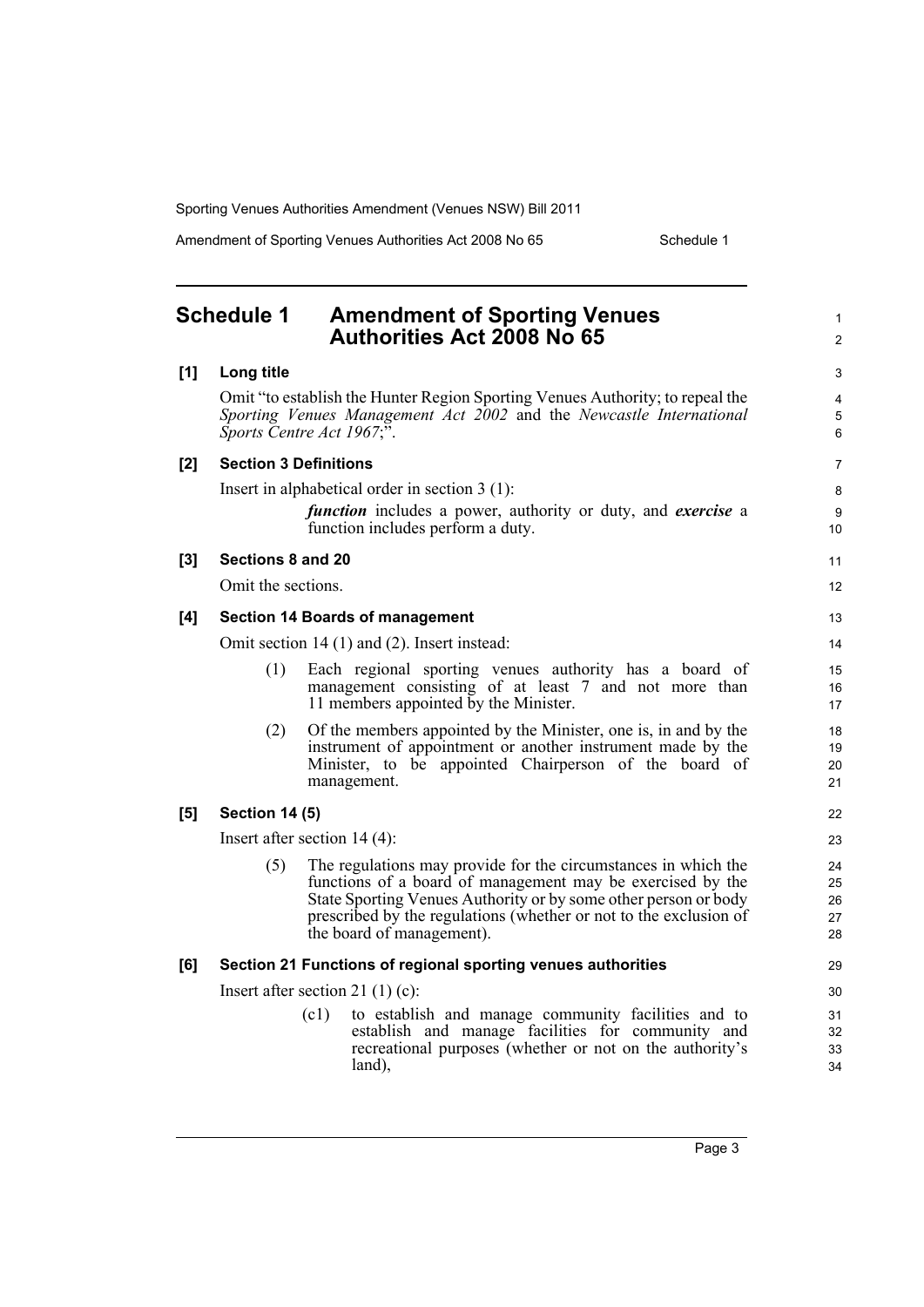Schedule 1 Amendment of Sporting Venues Authorities Act 2008 No 65

| [7]    |                           | <b>Section 21 (3)</b> |                                                                                                                                                                                                                                         | 1                    |
|--------|---------------------------|-----------------------|-----------------------------------------------------------------------------------------------------------------------------------------------------------------------------------------------------------------------------------------|----------------------|
|        |                           |                       | Omit "subsection (1) (b) and (c)". Insert instead "subsection (1) $(b)$ –(c1)".                                                                                                                                                         | 2                    |
| [8]    |                           | <b>Section 33A</b>    |                                                                                                                                                                                                                                         | 3                    |
|        | Insert before section 34: |                       |                                                                                                                                                                                                                                         |                      |
|        | 33A                       |                       | <b>Advisory committees</b>                                                                                                                                                                                                              | 5                    |
|        |                           | (1)                   | A sporting venues authority may establish advisory committees<br>to provide advice to the authority or to enable the authority to<br>exercise its functions.                                                                            | 6<br>7<br>8          |
|        |                           | (2)                   | The Minister may also establish advisory committees to provide<br>advice to the Minister or to an authority or to enable an authority<br>to exercise its functions.                                                                     | 9<br>10<br>11        |
|        |                           | (3)                   | Subject to any directions given by the sporting venues authority<br>or the Minister, the procedure of an advisory committee is to be<br>as determined by the committee.                                                                 | 12<br>13<br>14       |
|        |                           | (4)                   | A member of an advisory committee established under this<br>section is entitled to be paid such remuneration and allowances<br>(if any) as the Minister may determine in respect of the member.                                         | 15<br>16<br>17       |
|        |                           | (5)                   | An advisory committee established by the Minister may be<br>dissolved by the Minister only.                                                                                                                                             | 18<br>19             |
|        |                           | (6)                   | An advisory committee established by a sporting venues<br>authority may be dissolved by the authority or by the Minister.                                                                                                               | 20<br>21             |
|        |                           | (7)                   | The regulations may provide for the establishment, functions,<br>membership, procedure and dissolution of an advisory committee<br>and for the appointment, term of office and removal from office<br>of members of any such committee. | 22<br>23<br>24<br>25 |
| [9]    |                           |                       | Section 34 Use of Newcastle Showground land                                                                                                                                                                                             | 26                   |
|        |                           |                       | Omit the definition of <i>Authority</i> from section 34 (5). Insert instead:                                                                                                                                                            | 27                   |
|        |                           |                       | <i>Authority</i> means the sporting venues authority in which the<br>Showground land is vested.                                                                                                                                         | 28<br>29             |
| $[10]$ |                           |                       | <b>Section 37 Rangers</b>                                                                                                                                                                                                               | 30                   |
|        |                           |                       | Omit "Department of the Arts, Sport and Recreation" from section 37 (1).                                                                                                                                                                | 31                   |
|        |                           |                       | Insert instead "Department of Education and Communities".                                                                                                                                                                               | 32                   |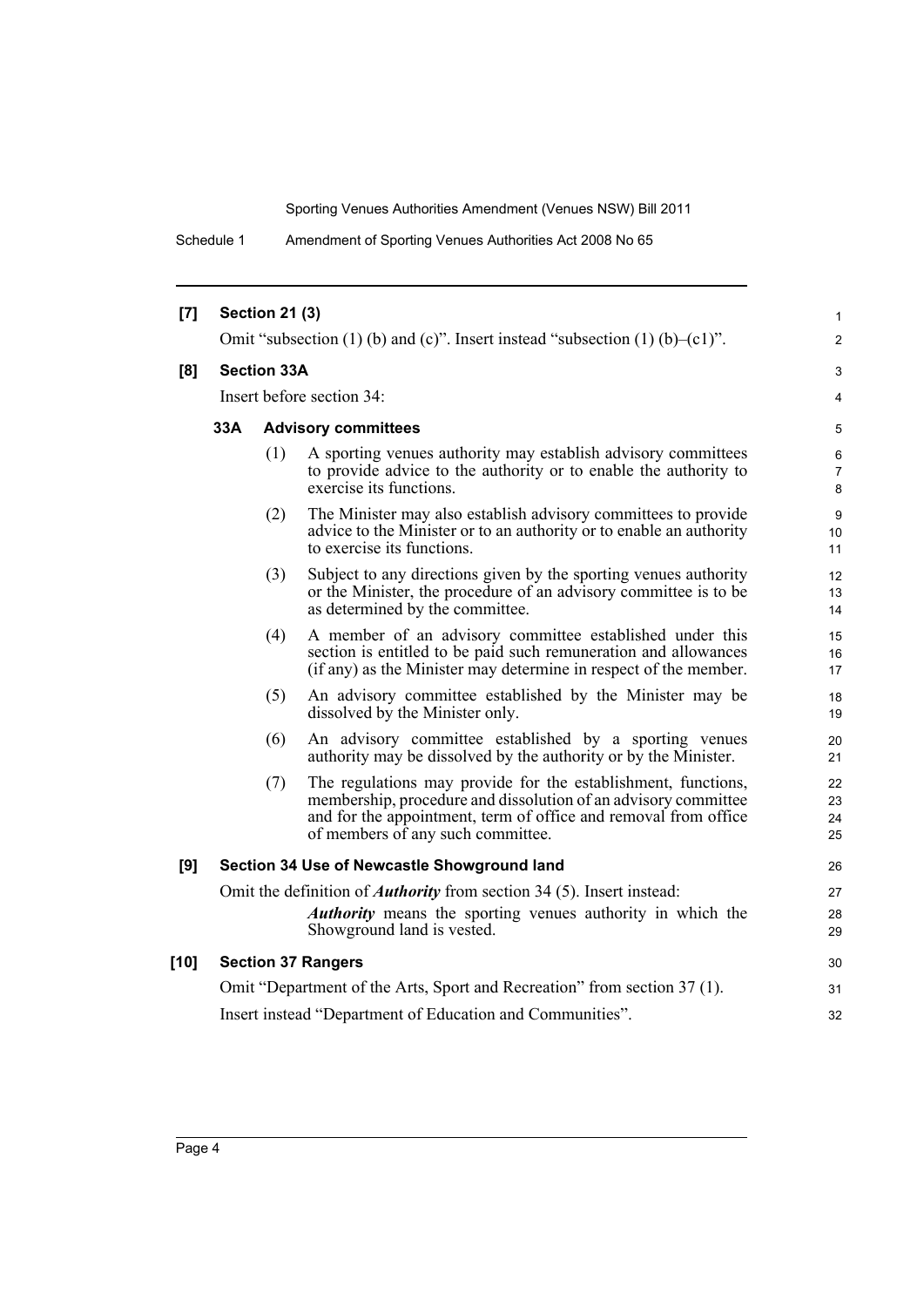| Amendment of Sporting Venues Authorities Act 2008 No 65 | Schedule 1 |
|---------------------------------------------------------|------------|
|---------------------------------------------------------|------------|

| $[11]$ |                                                                                      |                                              | <b>Section 40 Regulations</b>                                                                                                                                                                                                                      | 1                                   |  |
|--------|--------------------------------------------------------------------------------------|----------------------------------------------|----------------------------------------------------------------------------------------------------------------------------------------------------------------------------------------------------------------------------------------------------|-------------------------------------|--|
|        |                                                                                      |                                              | Insert ", including the imposition of conditions on any such admission" after<br>"part of it" in section 40 $(1)$ (d).                                                                                                                             | $\overline{c}$<br>3                 |  |
| $[12]$ |                                                                                      |                                              | Section 40 (1) (e)                                                                                                                                                                                                                                 | 4                                   |  |
|        |                                                                                      |                                              | Omit the paragraph. Insert instead:                                                                                                                                                                                                                | 5                                   |  |
|        |                                                                                      |                                              | the removal of persons from land or any part of land vested<br>(e)<br>in or managed by a sporting venues authority where those<br>persons commit offences, fail to comply with conditions of<br>entry or cause inconvenience to other persons, and | 6<br>$\overline{7}$<br>$\bf 8$<br>9 |  |
| $[13]$ |                                                                                      |                                              | <b>Schedule 1 Regional sporting venues authorities</b>                                                                                                                                                                                             | 10                                  |  |
|        | Omit "Hunter Region Sporting Venues Authority" and "Illawarra Venues"<br>Authority". |                                              |                                                                                                                                                                                                                                                    |                                     |  |
|        |                                                                                      |                                              | Insert instead "Venues NSW".                                                                                                                                                                                                                       | 13                                  |  |
| $[14]$ |                                                                                      |                                              | Schedule 2 Members and procedure of boards of management                                                                                                                                                                                           | 14                                  |  |
|        |                                                                                      |                                              | Omit "4 years" from clause 2. Insert instead "3 years".                                                                                                                                                                                            | 15                                  |  |
| $[15]$ |                                                                                      |                                              | Schedule 5 Savings, transitional and other provisions                                                                                                                                                                                              | 16                                  |  |
|        |                                                                                      |                                              | Insert at the end of clause $1(1)$ :                                                                                                                                                                                                               | 17                                  |  |
|        |                                                                                      |                                              | Sporting Venues Authorities Amendment (Venues NSW) Act 2011                                                                                                                                                                                        | 18                                  |  |
| $[16]$ | Schedule 5, Part 4                                                                   |                                              |                                                                                                                                                                                                                                                    |                                     |  |
|        | Insert after Part 3:                                                                 |                                              |                                                                                                                                                                                                                                                    |                                     |  |
|        | Part 4                                                                               |                                              | Provisions consequent on enactment of                                                                                                                                                                                                              | 21                                  |  |
|        |                                                                                      | <b>Sporting Venues Authorities Amendment</b> |                                                                                                                                                                                                                                                    | 22                                  |  |
|        |                                                                                      |                                              | (Venues NSW) Act 2011                                                                                                                                                                                                                              | 23                                  |  |
|        | 14                                                                                   |                                              | <b>Dissolution of Parramatta Stadium Trust</b>                                                                                                                                                                                                     | 24                                  |  |
|        |                                                                                      | (1)                                          | The Parramatta Stadium Trust is dissolved.                                                                                                                                                                                                         | 25                                  |  |
|        |                                                                                      | (2)                                          | Each person who was a member of the Trust immediately before<br>its dissolution ceases to hold office as such. No compensation is<br>payable to any such person as the result of the operation of this<br>subclause.                               | 26<br>27<br>28<br>29                |  |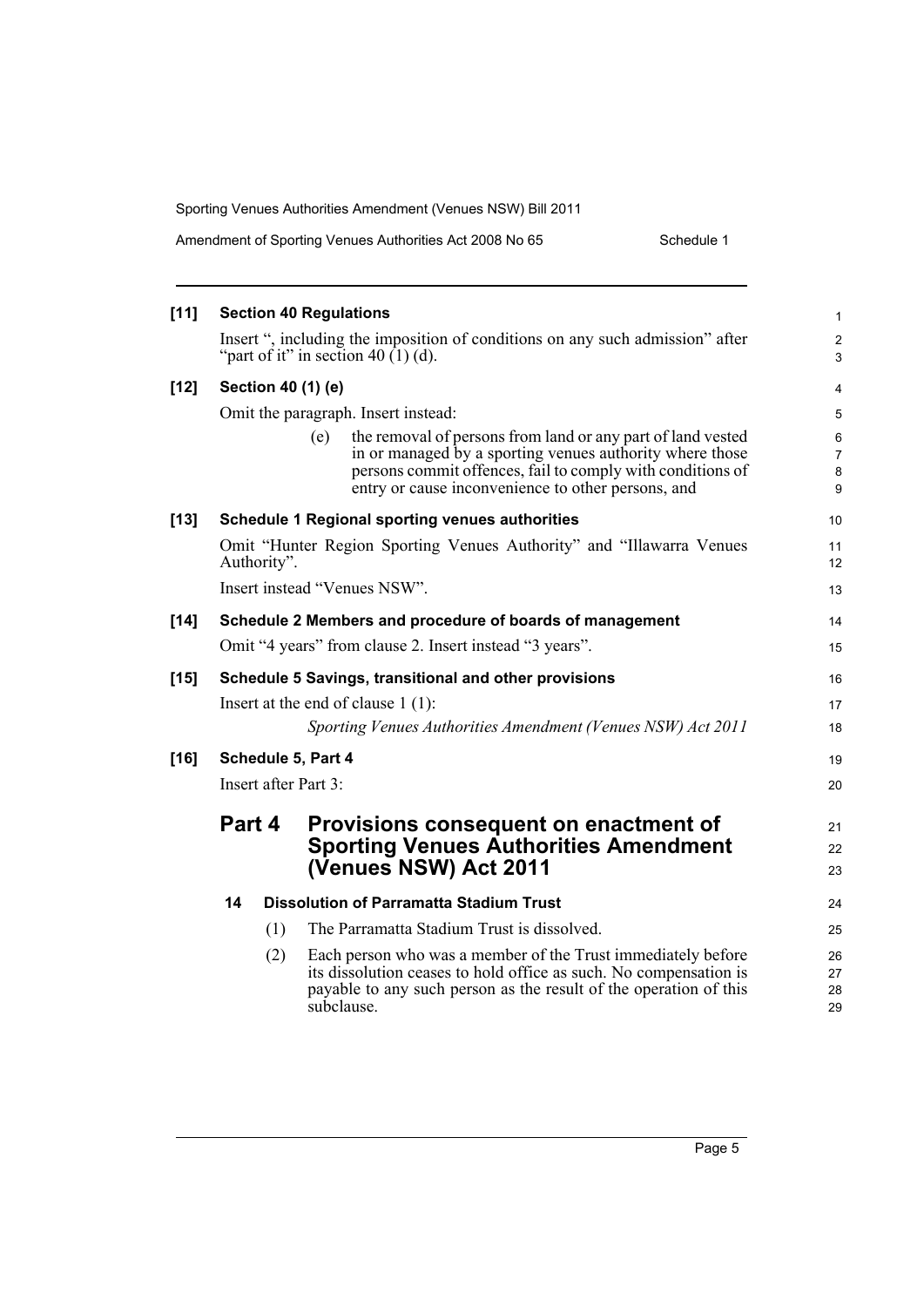| 15 |                                            |     | Dissolution of regional sporting venues authorities                                                                                                                                                                                                                                                                                  | $\mathbf{1}$                     |  |  |  |
|----|--------------------------------------------|-----|--------------------------------------------------------------------------------------------------------------------------------------------------------------------------------------------------------------------------------------------------------------------------------------------------------------------------------------|----------------------------------|--|--|--|
|    | (1)                                        |     | Hunter Region Sporting Venues Authority and Illawarra Venues<br>Authority are dissolved.                                                                                                                                                                                                                                             | 2<br>3                           |  |  |  |
|    | (2)                                        |     | Each person who was a member of a board of management for<br>either of those regional sporting venues authorities immediately<br>before its dissolution ceases to hold office as such. No<br>compensation is payable to any such person as the result of the<br>operation of this subclause.                                         | 4<br>5<br>6<br>7<br>8            |  |  |  |
| 16 | Transfer of assets, rights and liabilities |     |                                                                                                                                                                                                                                                                                                                                      |                                  |  |  |  |
|    | (1)                                        |     | In this clause:                                                                                                                                                                                                                                                                                                                      | 10                               |  |  |  |
|    |                                            |     | <i>former body</i> means the following:                                                                                                                                                                                                                                                                                              | 11                               |  |  |  |
|    |                                            | (a) | Hunter Region Sporting Venues Authority,                                                                                                                                                                                                                                                                                             | 12                               |  |  |  |
|    |                                            | (b) | Illawarra Venues Authority,                                                                                                                                                                                                                                                                                                          | 13                               |  |  |  |
|    |                                            | (c) | Parramatta Stadium Trust.                                                                                                                                                                                                                                                                                                            | 14                               |  |  |  |
|    | (2)                                        |     | On the date of commencement of this clause, the following<br>provisions have effect:                                                                                                                                                                                                                                                 | 15<br>16                         |  |  |  |
|    |                                            | (a) | the assets of each former body vest in Venues NSW by<br>virtue of this clause and without the need for any<br>conveyance, transfer, assignment or assurance,                                                                                                                                                                         | 17<br>18<br>19                   |  |  |  |
|    |                                            | (b) | the rights and liabilities of each former body become by<br>virtue of this clause the rights and liabilities of Venues<br>NSW,                                                                                                                                                                                                       | 20<br>21<br>22                   |  |  |  |
|    |                                            | (c) | all proceedings relating to those assets, rights or liabilities<br>commenced before that date by or on behalf of, or against,<br>each former body and pending immediately before the<br>transfer are taken to be proceedings pending by or against<br>Venues NSW,                                                                    | 23<br>24<br>25<br>26<br>27       |  |  |  |
|    |                                            | (d) | any act, matter or thing done or omitted to be done in<br>relation to those assets, rights or liabilities before that date<br>by, to or in respect of each former body is (to the extent to<br>which that act, matter or thing has any force or effect)<br>taken to have been done or omitted by, to or in respect of<br>Venues NSW. | 28<br>29<br>30<br>31<br>32<br>33 |  |  |  |
|    |                                            | (e) | Venues NSW has all the entitlements and obligations of<br>each former body in relation to those assets, rights and<br>liabilities that the former body would have had but for this<br>clause, whether or not the entitlements and obligations<br>were actual or potential on the commencement of this<br>clause,                     | 34<br>35<br>36<br>37<br>38<br>39 |  |  |  |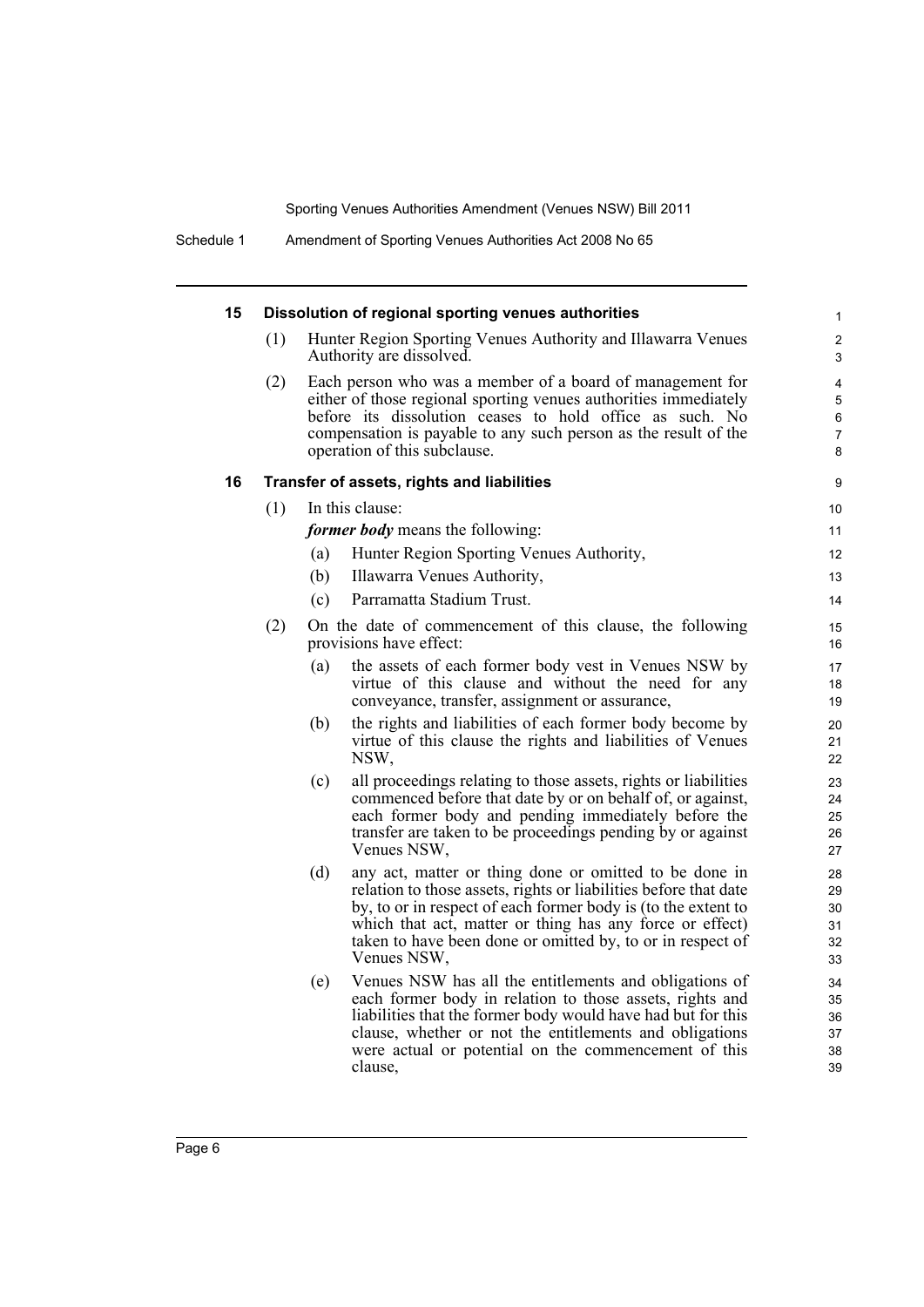#### Amendment of Sporting Venues Authorities Act 2008 No 65 Schedule 1

|    |     | (f) | a reference in any Act, in any instrument made under any<br>Act or in any document of any kind to any former body or<br>a predecessor of any former body is (to the extent that it<br>relates to those assets, rights or liabilities but subject to the<br>regulations) to be read as, or as including, a reference to<br>Venues NSW. | $\mathbf{1}$<br>$\overline{2}$<br>$\mathsf 3$<br>$\overline{4}$<br>5<br>6 |
|----|-----|-----|---------------------------------------------------------------------------------------------------------------------------------------------------------------------------------------------------------------------------------------------------------------------------------------------------------------------------------------|---------------------------------------------------------------------------|
|    | (3) |     | The operation of this clause is not to be regarded:                                                                                                                                                                                                                                                                                   | $\overline{7}$                                                            |
|    |     | (a) | as a breach of contract or confidence or otherwise as a civil<br>wrong, or                                                                                                                                                                                                                                                            | 8<br>9                                                                    |
|    |     | (b) | as a breach of any contractual provision prohibiting,<br>restricting or regulating the assignment or transfer of<br>assets, rights or liabilities, or                                                                                                                                                                                 | 10<br>11<br>12                                                            |
|    |     | (c) | as giving rise to any remedy by a party to an instrument, or<br>as causing or permitting the termination of any instrument,<br>because of a change in the beneficial or legal ownership of<br>any asset, right or liability, or                                                                                                       | 13<br>14<br>15<br>16                                                      |
|    |     | (d) | as an event of default under any contract or other<br>instrument.                                                                                                                                                                                                                                                                     | 17<br>18                                                                  |
|    | (4) |     | No attornment to the transferee by a lessee from any former body<br>is required.                                                                                                                                                                                                                                                      | 19<br>20                                                                  |
|    | (5) |     | For all purposes, a former body is taken to have had a fee simple,<br>immediately before the commencement of this clause, in land in<br>respect of which it was a reserve trust under the Crown Lands Act<br>1989 immediately before that commencement.                                                                               | 21<br>22<br>23<br>24                                                      |
|    | (6) |     | Subclause (5) has effect despite any provision of the Crown<br>Lands Act 1989 and, in particular, section 100 of that Act.                                                                                                                                                                                                            | 25<br>26                                                                  |
|    | (7) |     | Land of a former body transferred by operation of this clause is<br>transferred free of any reservation, grant or dedication to which<br>the land was subject under any Act or law.                                                                                                                                                   | 27<br>28<br>29                                                            |
| 17 |     |     | <b>Confirmation of vesting</b>                                                                                                                                                                                                                                                                                                        | 30                                                                        |
|    | (1) |     | The Minister may, by notice in writing, confirm a transfer of<br>particular assets, rights or liabilities by operation of this Part.                                                                                                                                                                                                  | 31<br>32                                                                  |
|    | (2) |     | Such a notice is conclusive evidence of that transfer.                                                                                                                                                                                                                                                                                | 33                                                                        |